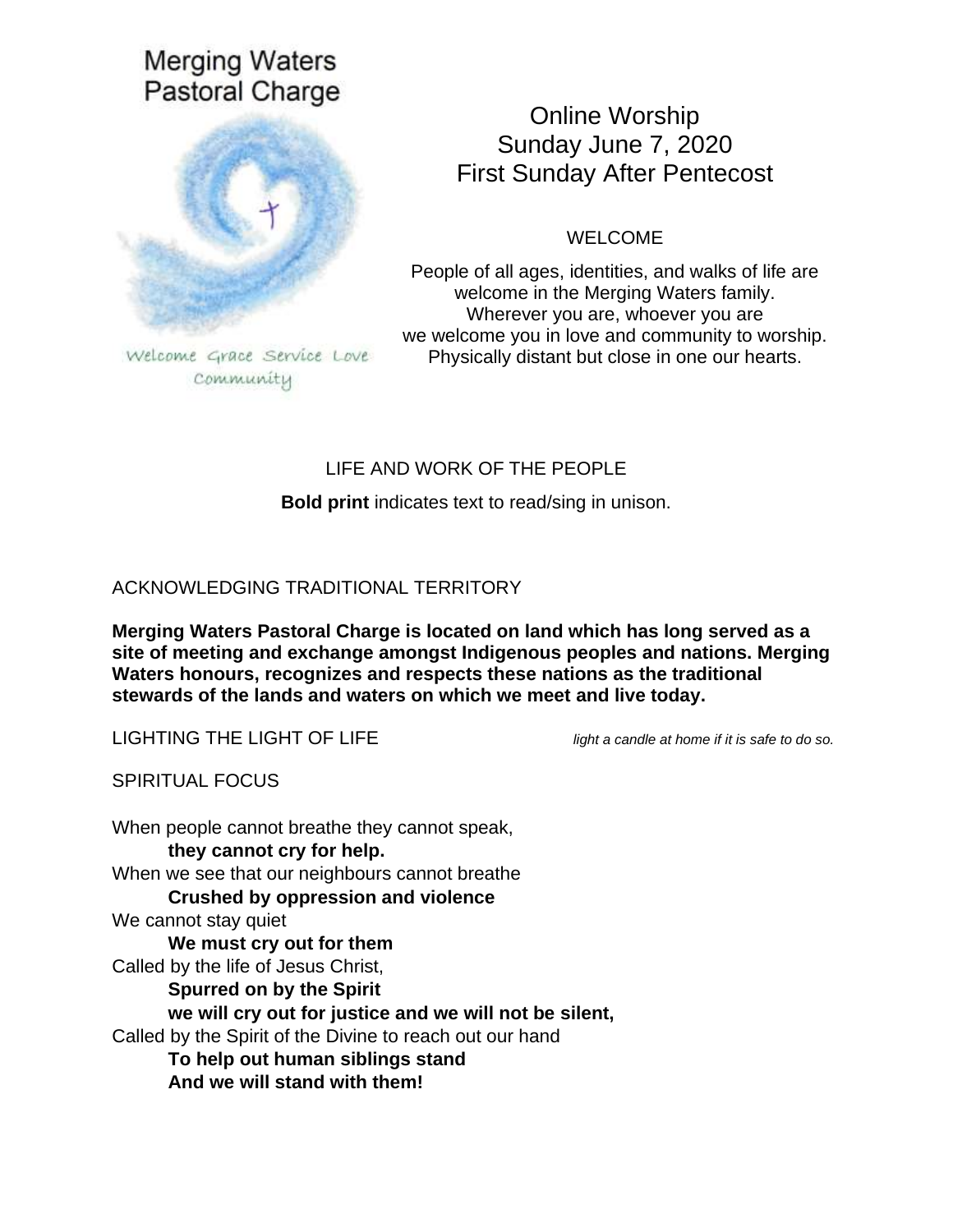### **HYMN VOICES UNITED 691 Though Ancient Walls**

**Though an-cient walls may still stand proud and ra-cial strife be fact, though bound-aries may be lines of hate, pro-claim God's sav-ing act.**

**Walls that di-vide are bro-ken down; Christ is our u-ni-ty! Chains that en-slave are thrown a-side; Christ is our liberty!**

**When vest-ed power stands firm en-trenched And breaks an-oth-er's back, When waste and want live side by side, It's Gos-pel that we lack.**

**Walls that di-vide are bro-ken down; Christ is our u-ni-ty! Chains that en-slave are thrown a-side; Christ is our liberty!**

**The truth we seek in var-ied scheme, The life that we pur-sue, U-nites us in a com-mon quest For self and world made new.**

**Walls that di-vide are bro-ken down; Christ is our u-ni-ty! Chains that en-slave are thrown a-side; Christ is our liberty!**

**The church di-vid-ed seeks that grace, that new-ness we pro-claim; a u-ni-ty of serv-ing love that lives praise to God's name!**

**Walls that di-vide are bro-ken down; Christ is our u-ni-ty! Chains that en-slave are thrown a-side; Christ is our liberty!**

**This bro-ken world seeks last-ing health and vi-tal u-ni-ty. God's peo-ple by God's Word re-newed, Cast off all slav-er-y!**

**Walls that di-vide are bro-ken down; Christ is our u-ni-ty! Chains that en-slave are thrown a-side; Christ is our liberty!**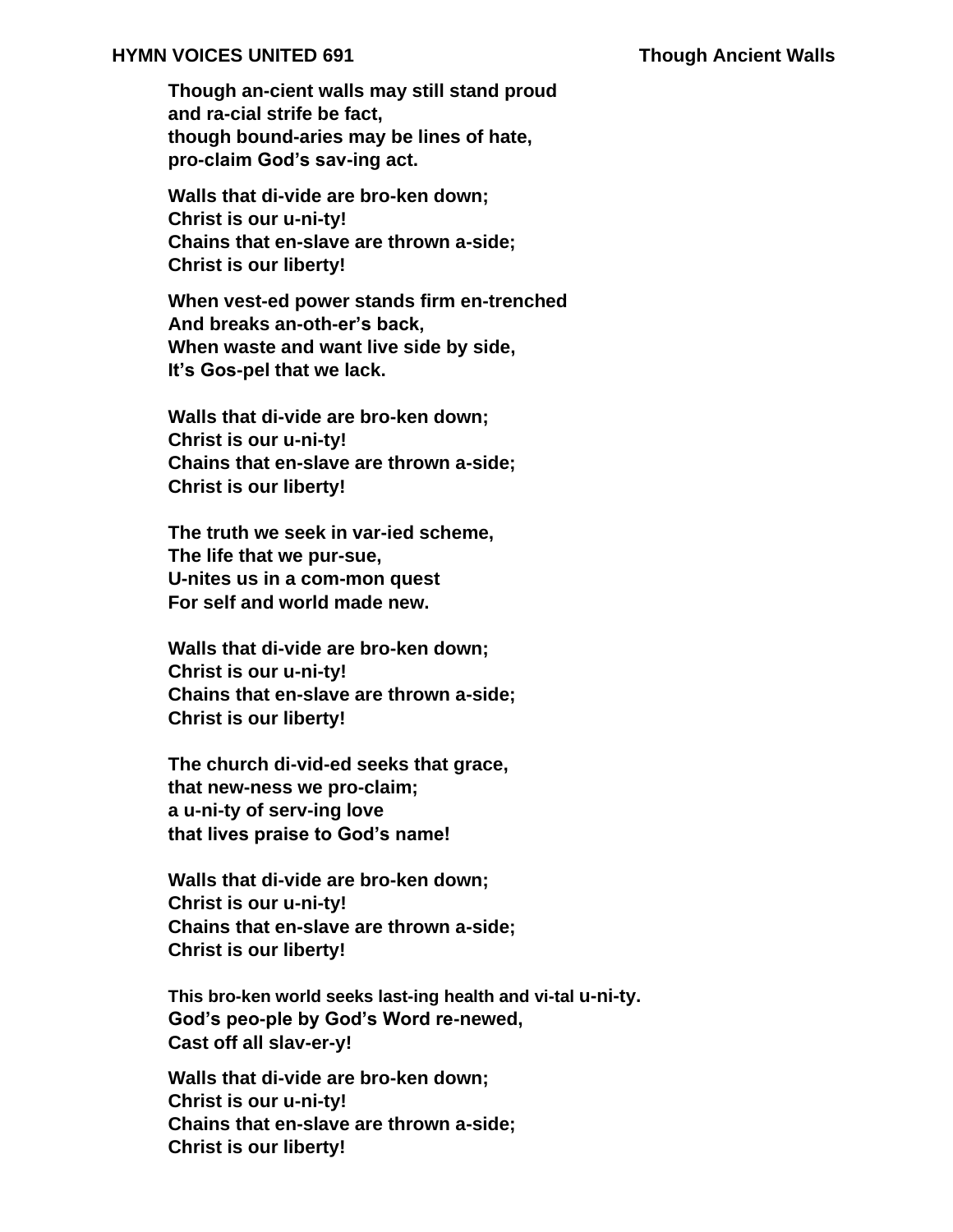**God of love, peace, and unity, we thank you for welcoming us all just as we are; for making us equal as your children from all corners of the earth; and for giving us your blessings as your children; and for making us belong. We pray that you help us realize that we are all made in your image, and we need to bring peace to all your creation as one people who belong to you. We ask all this through Christ our brother. Amen.**

SCRIPTURE READING Genesis 1:1-31 (selected verses)

Then God said, "Let there be light"; and there was light. And God saw that the light was good.

## **God called the dry land Earth, and the waters that were gathered together he called Seas. And God saw that it was good,**

Then God said, "Let the earth put forth vegetation: plants yielding seed, and fruit trees of every kind on earth that bear fruit with the seed in it." And it was so. The earth brought forth vegetation: plants yielding seed of every kind, and trees of every kind bearing fruit with the seed in it. And God saw that it was good.

# **God set them in the dome of the sky to give light upon the earth, to rule over the day and over the night, and to separate the light from the darkness. And God saw that it was good.**

And God said, "Let the waters bring forth swarms of living creatures, and let birds fly above the earth across the dome of the sky." So God created the great sea monsters and every living creature that moves, of every kind, with which the waters swarm, and every winged bird of every kind. And God saw that it was good.

# **God made the wild animals of the earth of every kind, and the cattle of every kind, and everything that creeps upon the ground of every kind. And God saw that it was good.**

God saw everything that God had made, and indeed, it was very good.

GOSPEL **GOSPEL GOSPEL** 

Now the eleven disciples went to Galilee, to the mountain to which Jesus had directed them. When they saw him, they worshiped him; but some doubted. And Jesus came and said to them,

**"All authority in heaven and on earth has been given to me. Go therefore and make disciples of all nations, baptizing them in the name of the Father and of the Son and of the Holy Spirit, and teaching them to obey everything that I have commanded you. And remember, I am with you always, to the end of the age."**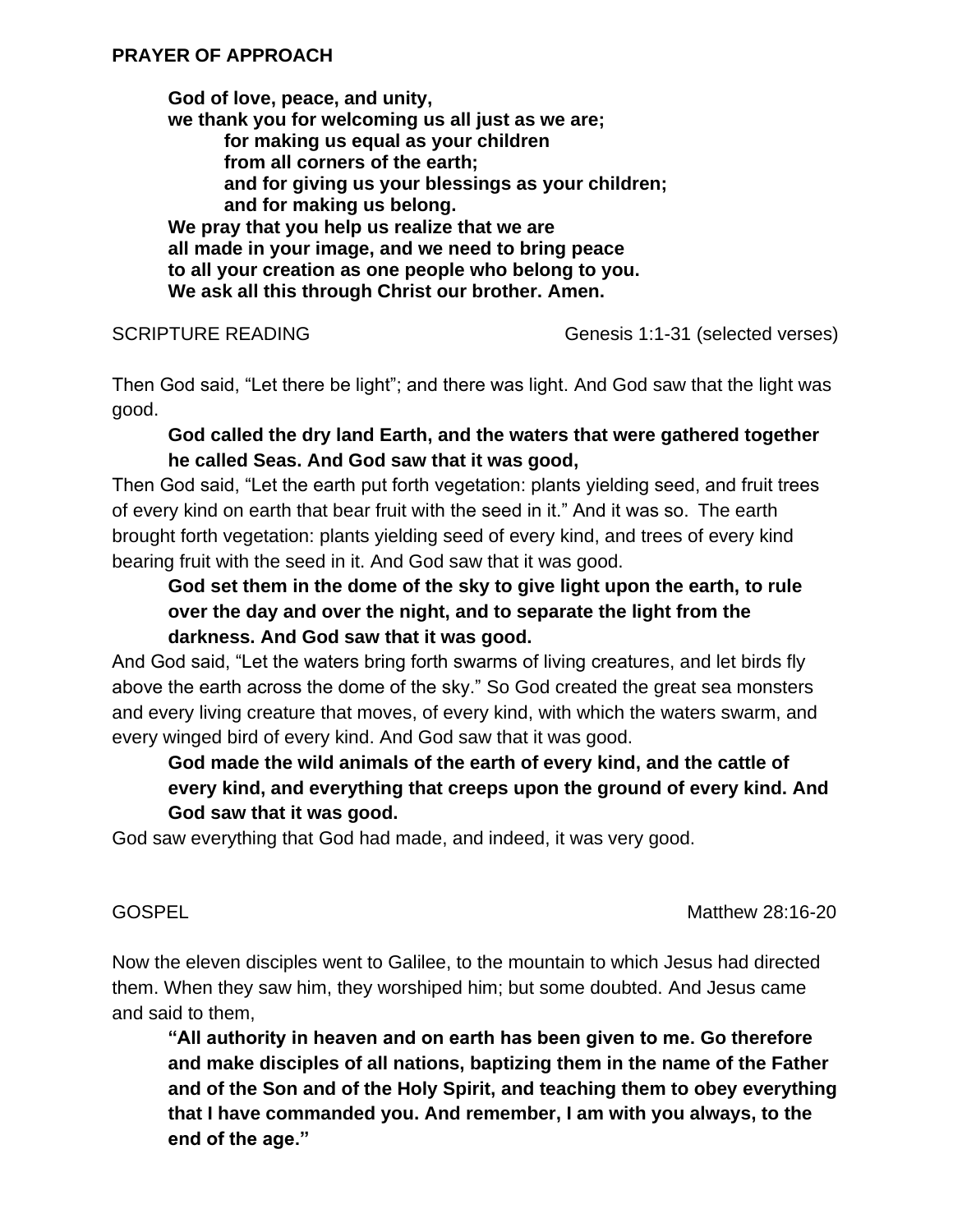APPLICATION FOR TODAY Being the Good News

### **HYMN MORE VOICES 145 Draw The Circle Wide**

### **Refrain:**

**Draw the cir-cle wide. Draw it wid-er still. Let this be our song, no one stands a-lone, stand-ing side by side, draw the cir-cle wide.**

**God the still point of the cir-cle, 'round whom all cre-ation turns; no-thing lost, but held for-ever, in God's grac-ious arms. R**

**Let our hearts touch far hor-i-zons, so en-com-pass great and small; let our lov-ing know no bor-ders, faith-ful to God's call. R**

**Let the dreams we dream be lar-ger, than we've ev-er dream-ed be-fore; let the dream of Christ be in us, o-pen ev-ery door. R**

OFFERING *We offer our prayer, time, talent, reflections, and resources*

*If you are not on pre-authorised [remittance \(PAR\)](http://mergingwaters.ca/mt-content/uploads/2020/03/form_par-authorization.pdf) and want to continue to support Merging Waters please click these links, or those provided on the site to give to: [Union Church](https://www.canadahelps.org/en/charities/union-church-ste-anne-de-bellevue/) or [Beaurepaire United](https://www.canadahelps.org/en/charities/beaurepaire-united-church/) through [CanadaHelps.org](http://www.canadahelps.org/)* 

### MUSICAL OFFERING **this too shall pass**

Music: Pierre Gallant Violinist: Judy Hung Image: Claude Aimée Villeneuve Video: Dan Gallant

### **PRAYER OF DEDICATION**

**May these gifts fulfill your work in the world, Holy One. May the relationships that they support lift up others, Giving a voice and dignity to the oppressed. May the new life this mission gives to the world be one of Life abundant for all!**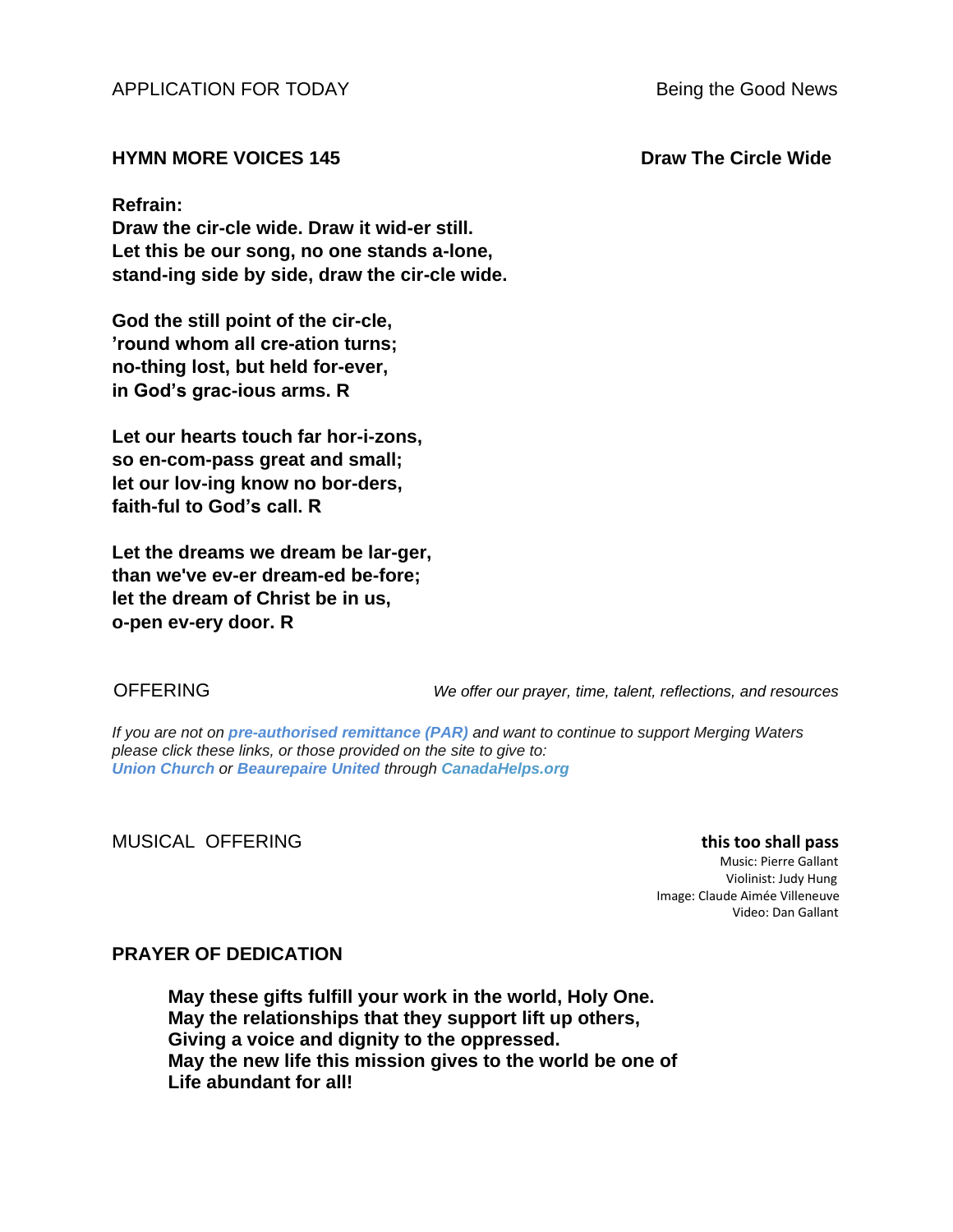### **PRAYERS OF JOY AND CONCERN**

### **THE JESUS PRAYER FOR TODAY**

### **O, Source of Life**

**Connectedness beyond simple perception, We hold our experience of you as sacred. May we choose to live the good you call for In our lives as well as our imaginings. Nourish our bodies and spirits inspiring us To share the abundance we have. Challenge us to show understanding and love for others As we need to be understood and loved. Help us overcome our shortcomings To be our best selves As you have, do, and will always know we can Forever and ever. May we all make it so. Amen**

### **HYMN MORE VOICES 165** There Is A Time

**There is a time that we must rise. There is a time that we must stand. There is a time that we must come to-ge-ther,**

**Refrain For bless-ed are our lives, bless-ed our love, and bless-ed the pro-mise gath-ered now.**

**There is a time that we must leave, go from the place where ha-treds breed and, turn-ing, feel the Spir-it breathe us to-ge-ther, R**

**There is a time we know the way, there is a time we watch and pray, in liv-ing faith we make our way to-ge-ther, R**

**Up-on the dry a cloud will rise, and truth will shine a-mong the lies and wis-dom sing as we a-rise to-ge-ther, R**

**There is a bow with-in the rain and it will come and bend a-gain and co-lours shine where we have been to-ge-ther. R**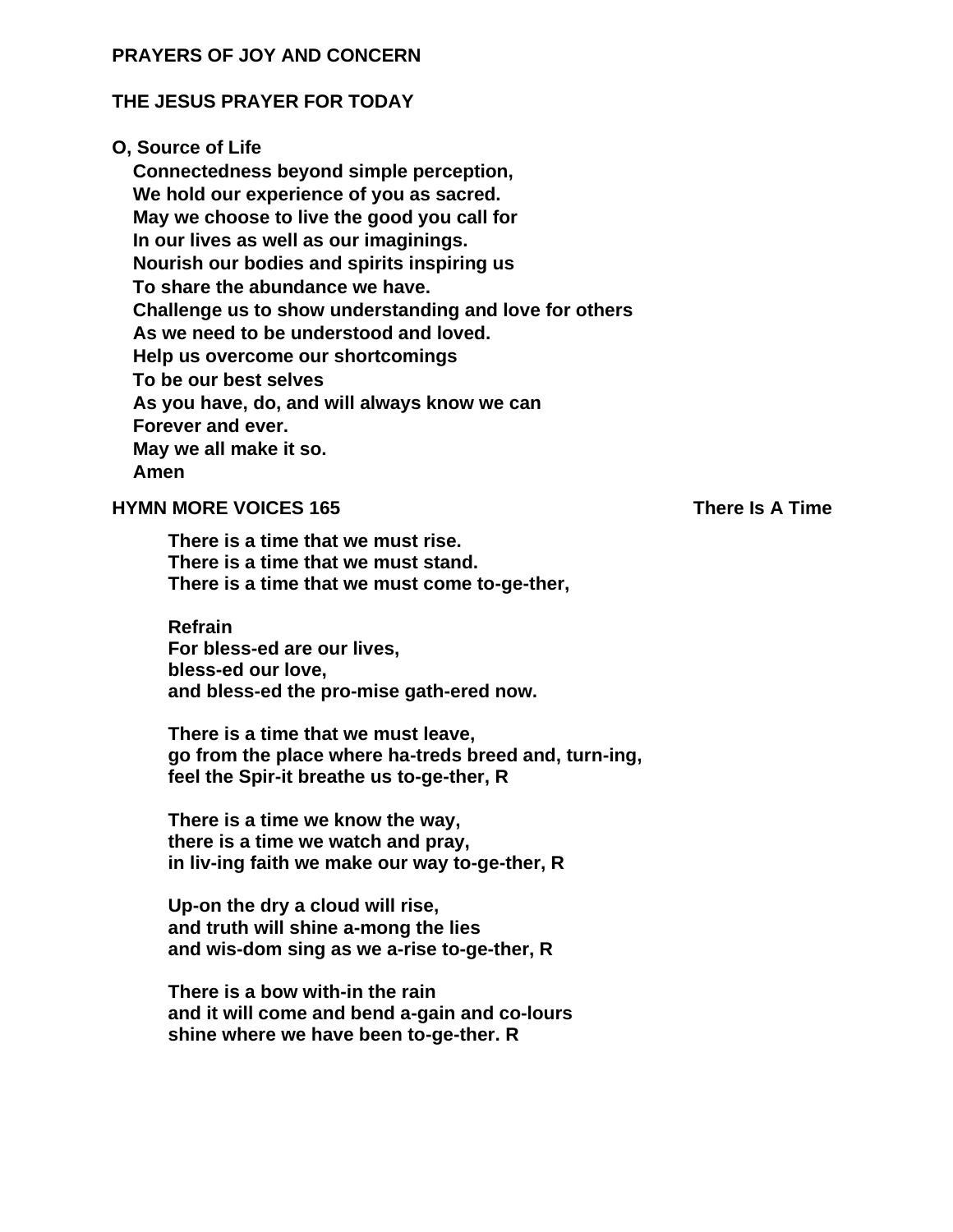COMMISSIONING & BENEDICTION

MUSICAL SENDING **Ça va bien aller**

 Music: Pierre Gallant Words: Sandy Davis Singers: Sandy and Al Davis Image: Claude Aimée Villeneuve Video: Dan Gallant

### **Thank you to for joining us today**

 **MERGING WATERS PASTORAL CHARGE THE UNITED CHURCH OF CANADA UNION CHURCH STE. ANNE DE BELLEVUE, QUE. « An Affirming Congregation » Pierre Gallant; Union Musician Email: [piregnt@hotmail.com](mailto:piregnt@hotmail.com) & BEAUREPAIRE UNITED CHURCH**

**BEACONSFIELD, QUE. Michael Woytiuk; Ministry of Music**

**Rev. Ryan Fea, Ordained Minister [ryanfea.mergingwaters@gmail.com](mailto:ryanfea.mergingwaters@gmail.com)** 

**Susan Smith, Office Administrator [mergingwaters@bellnet.ca](mailto:mergingwaters@bellnet.ca) (514) 445-2618**

# **Merging Waters Pastoral Charge**



Welcome Grace Service Love Community

# **[www.mergingwaters.ca](http://www.mergingwaters.ca/)**

| <b>UPCOMING SERVICES at 10:30 a.m.</b> |
|----------------------------------------|
|----------------------------------------|

| June 7 <sup>th</sup> .  | 1 <sup>st</sup> Sunday After Pentecost - Unity Sunday          |
|-------------------------|----------------------------------------------------------------|
| June 14th.              | 2 <sup>nd</sup> Sunday After Pentecost – Union Sunday          |
| June 21 <sup>st</sup> . | 3rd Sunday After Pentecost                                     |
| June 28th.              | 4th Sunday After Pentecost                                     |
| July 5 <sup>th</sup> .  | West Island UCC Summer Share Worship                           |
|                         | Worship at Merging Waters: www.mergingwaters.ca/Worship-online |

Attributions: New Revised Standard Version Bible, copyright © 1989 the Division of Christian Education of the National Council of the Churches of Christ in the United States of America. Used by permission. All rights reserved.

Prayer of Approach adapted from © 2013 The United Church of Canada/L'Église Unie du Canada. Licensed under Creative Commons Attribution Non-commercial Share Alike<br>Licence. To view a copy of this licence, visit http://crea

Spiritual Focus and Jesus Prayer For Today by Rev. Ryan Fea, © 2020. Used with permission. All rights reserved.<br>Hymn Reprint & Podcasting Licences: One Licence # A-730039 & CCLI Licence # 11249529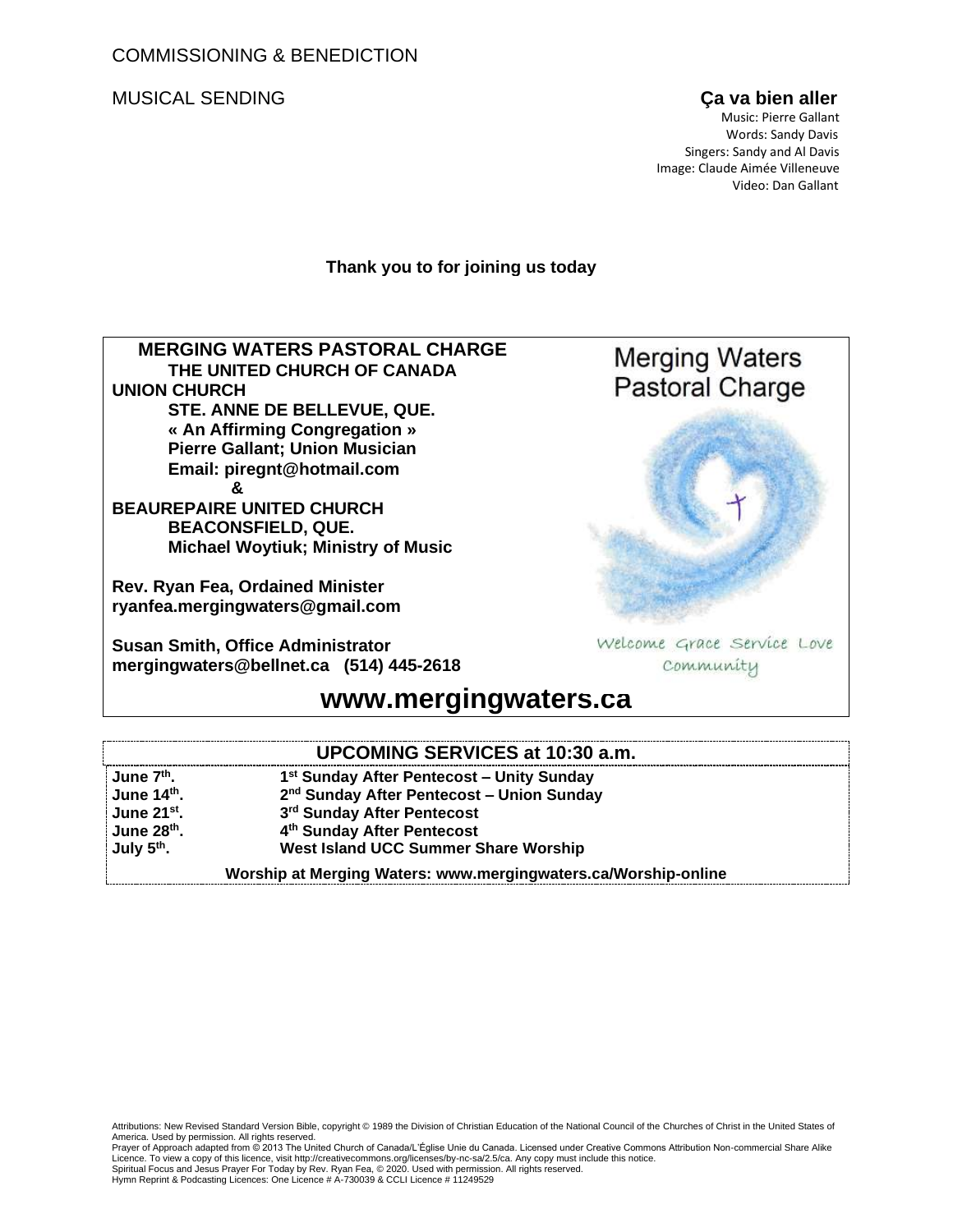### **ANNOUNCEMENTS**

**Sad News:** Margaret Purser, passed away on May 23rd, at the Lakeshore General Hospital. Our condolences & thoughts for Andrew Purser and Wendy Hamel.

Rev Ryan reminds us that he and the pastoral care volunteers as well as the community, are available if you need to talk about this or anything you are dealing with or want to share this week.



**Lynn Thompson** has been busy making more of her lovely origami cards (see attachment). We cannot guarantee what the exact pictures would be but they are all of the same high standard. They are mostly blank but she has some special occasion cards like birthdays, welcome baby, etc. If you would like some, we can arrange drop-off or pickup. They sell at \$2 each. Etransfer is best to Susan: [sahawker@hotmail.com](mailto:sahawker@hotmail.com)

**Virtual Plant Sale - Ongoing – this is the last week**! I have had an influx of donations this week from some keen gardeners - thank you to them all! However, I only have one pot of many of the plants - this is likely the last week of the sale and supplies are thinning! There are two patio ponds and a used composter for sale. Pictures are attached. Please let me know if you are interested in anything,



Some good gardening weather coming up! Cheers, Helen <https://www.facebook.com/Union-Plant-Sale-109311067422181/>

For those of you who are not on Facebook, below is a list of this week's plants for sale. They are still small but all will bloom or fruit this year if planted soon. Payment is by cash or cheque (to Helen Fyles) and the location of plant pickup may vary according to the origin of the plant. Please either email [hfyles@bell.net](mailto:hfyles@bell.net) or message me on the Facebook page if you are interested.

Many plant books for sale still for sale \$1 each, list can be seen on the Facebook page even if you don't have Facebook.

Plant pictures are posted weekly on the Facebook page "Union Plant Sale" Once again, supplies of each plant are limited. We do our best but we are not a nursery! Thanks for your ongoing support. All proceeds go to Union Church in Ste Anne de Bellevue.

### **LARGE PATIO POND**: \$30

Height: 54 cm; Diameter: inside: 70 cm; outside: 80 cm; Color: light grey Light and easy to carry and move when empty.

### **MEDIUM PATIO POND**: \$15

Height: 43 cm; Diameter: inside: 43 cm; outside: 50 cm; Color: dark grey Light to carry and move when empty.

*The ponds must be picked up in Pointe Claire. Please let me know if you are interested in either one.*

### **COMPOST BIN:**

In good condition (small hole visible at bottom). \$15 or best offer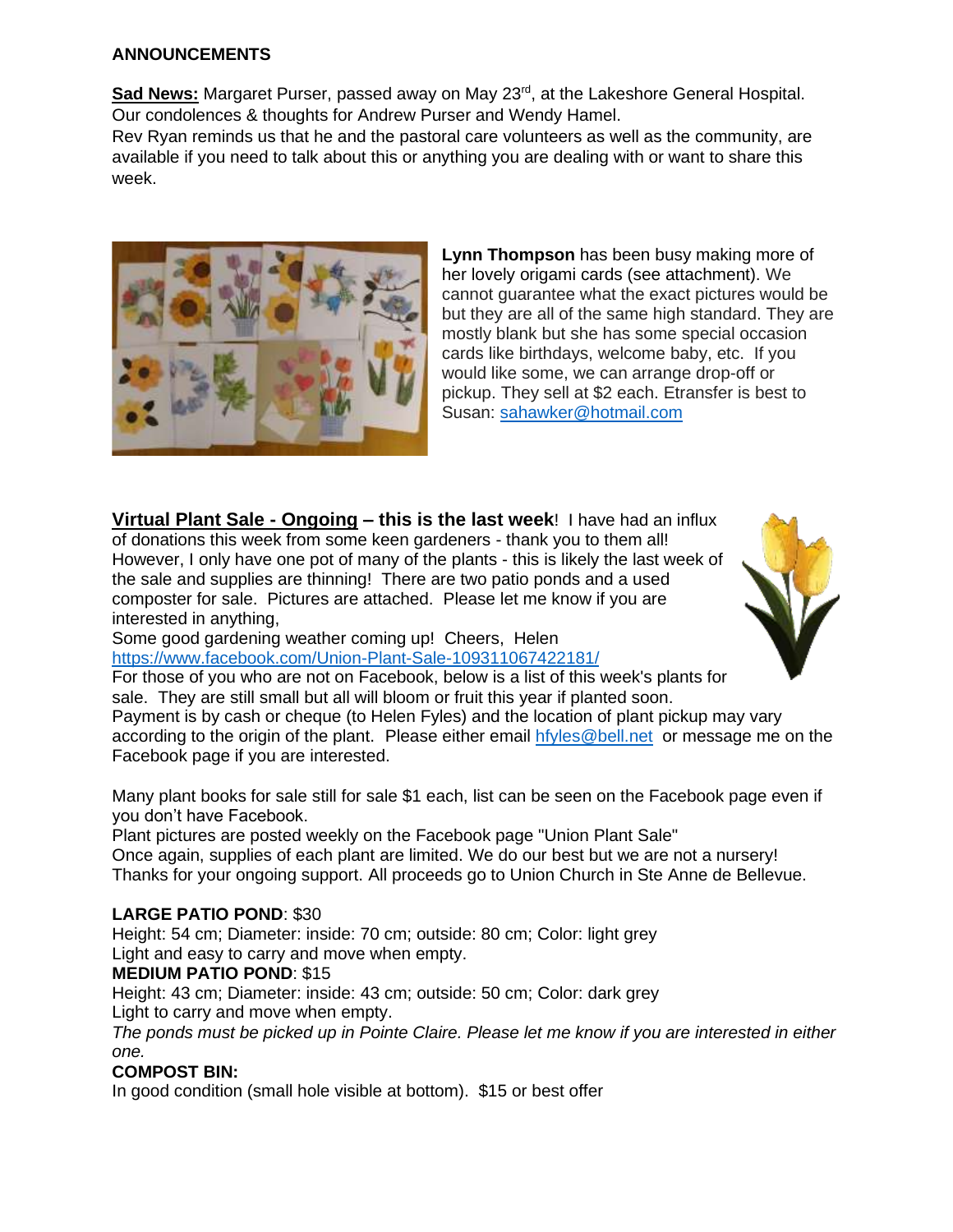### **This week's plants are now on sale: ANNUALS**

CANNA LILY: large red tropical flowers. This plant has three healthy stems, the tallest of which is about 8". It will need a larger pot very soon (I can give you one but it may not be very pretty). (\$5) - one available

CITRUS GERANIUMS: mostly lemon-scented but two are lime and two are possibly orange. These plants have not yet been outdoors so need to be hardened off and trimmed. (\$2-4)

LEMONGRASS: for all your Thai cooking. Large plant (\$4) - one available

PAPYRUS: must sit in water. Good for the edges of ponds or the ponds for sale above. (\$3-5) SALVINIA: floating pond plant (\$2-5 depending on quantity)

## **PERENNIALS FOR PART SHADE:**

ASTILBE: low growing, pink 6" pot (\$3)

CREEPING THYME: 10"X8" rectangle (\$8) or smaller pieces upon request. Excellent in your lawn.

HOSTA: large green leaves blooms white in July. Various sizes (\$3-5)

HOSTA: green with white edges. Blooms purple in late June (\$3-5)

HOSTA: green with white centers. Blooms purple in late June (\$5)

HOSTA: large grey green leaves. Blooms purple. 6" pot (\$5)

HOSTA: variegated leaves with dark green edges and lime green interior. 6" pot (\$5)

HOSTA: as above but a mini-Hosta - small leaves. Good for edges or rockeries. 6" pot (\$4)

LAMIUM, CREEPING: variegated with green and white leaves; low-growing with pink flowers. Not invasive 4" pot (\$2)

PACHYSANDRA: glossy green leaves, white flowers, ground cover. Tolerates drought. 6" pot (\$3) - one available

SOLOMON'S SEAL: Dangling elegant white flowers. Slender arching stems. 15-25 cm. (6" pot- \$3) - one available

SPIREA: small shrub with pink blooms in late June. This one is about 20 cm tall. (\$4) -one available

## **FERNS**

JAPANESE FERN: triangular silvery fronds on purple stem 6" pot (\$5) -one available MAIDENHAIR FERN (NATIVE): light green fronds splay out horizontally like a hand, atop 1-2' black wiry stems. 6" POT (\$5) – one available

OSTRICH FERN: tall and feathery; spreads. One lovely plant left. (\$2)

WOOD FERN (NATIVE): low growing and slow spreading, feathery fronds. 4" pot (\$3) – one available

## **PERENNIALS FOR SUN:**

ANEMONE, WHITE: About 15 cm tall. Spreads by seed. 4" pot \$3

BEE BALM: red, about 25 cm tall 3" pot (\$2)

BLACK-EYED SUSAN'S: 4-6" pot (\$4)

COREOPSIS: delicate yellow daisy; blooms mid-July and lasts the rest of the summer. About 15 cm tall. 4-5" pot (\$4)

CREEPING JENNY: create a carpet of low-growing wandering stems covered in pairs of lime green oval leaves. 3" pot (\$2)

DAY LILY: Stella D'Oro. Yellow flowers in late June. 10" pot (\$6) One available

EUPHORBIA: red leaves; interesting yellow flower heads, makes a nice clump, spreads by seed. 6" pot (\$4) one available

IRIS: Tall with blue flowers 10" pot (\$5)

LILAC: at the moment the bush is about 8" high but it will grow! (\$4) - one available LILY, TIGER – FROM BULBS; bright orange-coloured flowers with black spots (12 cm in diameter!); 60-150 cm tall; 6" pot (\$4)- one available

PEARLY EVERLASTING (NATIVE); small white straw like flowers – about 15 cm high. A plant for pollinators. Blooms now; 4" pot (\$3)

PEONY: Light pink 30-45 cm 9" pot (\$5) one available

PHLOX: blue 10-15 cm tall, makes a nice clump. Flowers in late June 10" pot (\$5) -one available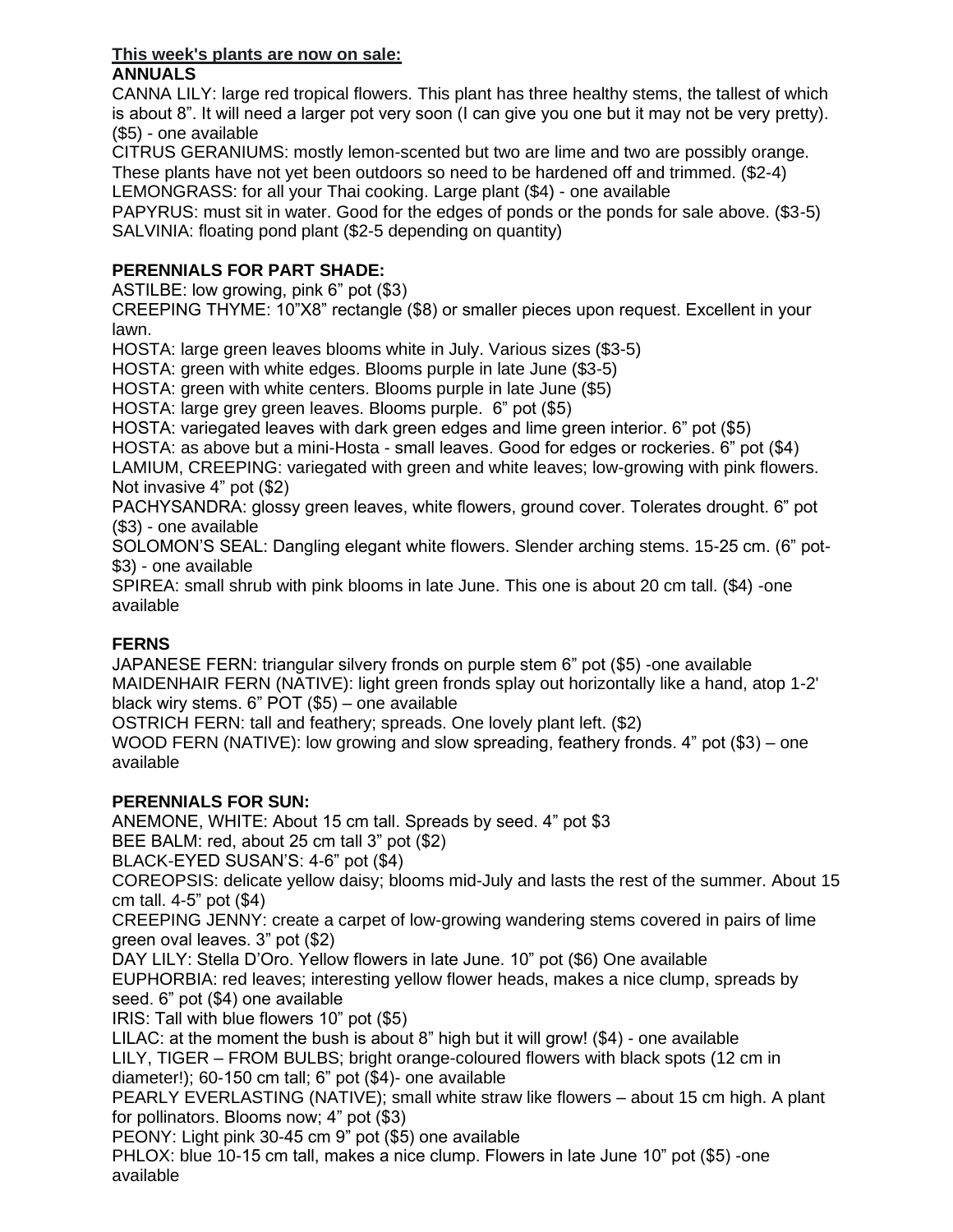PHLOX, CREEPING: white flowers for rockeries - low to the ground 4" pot (\$2) PHLOX, TALL: white, 30 cm tall. Bloom late June – mid-July, 6" pot (\$4) SEDUM, CREEPING: grey/green foliage and pink flowers in early July drought resistant 4" pot (\$3) SEDUM, CREEPING: dark green foliage and pink flowers as above SEDUM, CREEPING: variegated green/white with pink or white flowers. 10" pot (\$5) SEDUM, TALL: grey/green foliage; 25-30 cm tall; pink flowers in late summer; drought resistant. 6" pot of 6 babies (\$3)

SIBERIAN IRIS: slender leaves and delicate purple flowers in mid-June (9" pot - \$5 or 6" pot \$3)

### **HOUSE PLANT**

CURLY LEAFED BEGONIA \$6 one available

### **Online Children's Churches - Ongoing**

●At the Cedar Park United staff meeting it was agreed to open our KidZoom children's church to any families with small children (toddler to age 10 or thereabouts) who may wish to join in. It's a short session, about 40 minutes beginning at **9 am.** We share the Scripture/theme in kidappropriate ways, and then do a Highs/Lows prayer time, and offer activities that can be done en famille, afterwards. To keep the space safe, it's a Zoom room, and anyone who intends to join in should email **Martha Randy** [cpu.fymc@gmail.com](mailto:cpu.fymc@gmail.com) before **6 pm on Saturday**, so that she can send them the link. This is going on all summer, except for vacation times.

●Merging Waters has all of our members at heart, at this time as all times. As part of a wider community we are sharing our worships, programs, time, and love with the world. Other congregations and parts of the church are too. To help support the spiritual life of the children of the Pastoral charge we sent out resources to help families engage their children in their faith life during lent.

To help faith communities and families continue to support the spiritual lives of our children during the COVID-19 pandemic, Shanna Bernier, the Nakonha:ka Regional Council Program Support Minister for Youth and Young Adults, is offering a weekly online children's church service on Facebook Live at 9:00 am on Sundays. Videos of all past services are available on the Nakonha:ka Regional Council website:

### <https://nakonhakaucc.ca/programs/youth-young-adult/>

To join in the Facebook Live Children's Church go to Shanna's Facebook Page <https://www.facebook.com/shanna.bernier>9am Sundays. Then you can all join us for the Online Worship at Merging Waters.

**Beaconsfield** United Church's Women's Collective and ORA Loss & Living Program presents - *Exploring refugee grief with meditation, conversation and artistic expression.* ORA offers a wide range of activities and workshops which draw on group wisdom and experience to address losses of all kinds at different stages of grief, with a goal of helping participants develop life skills and resilience for current and future losses. Join us on Zoom on **June 16th at 7:00 pm**. Please contact Temitope Hundeyin (438) 990 8283 or Jennifer Forest at: [community@beaconsfieldunitedchurch.com](mailto:community@beaconsfieldunitedchurch.com)



**Nakonha:ka News –** This is an online publication that comes to us twice a month from the Regional Council (there is no more Presbytery or Conference). Usually printed and posted at both pastoral charges. Here is the link:<https://nakonhakaucc.ca/newsletter/> available in English and French versions.